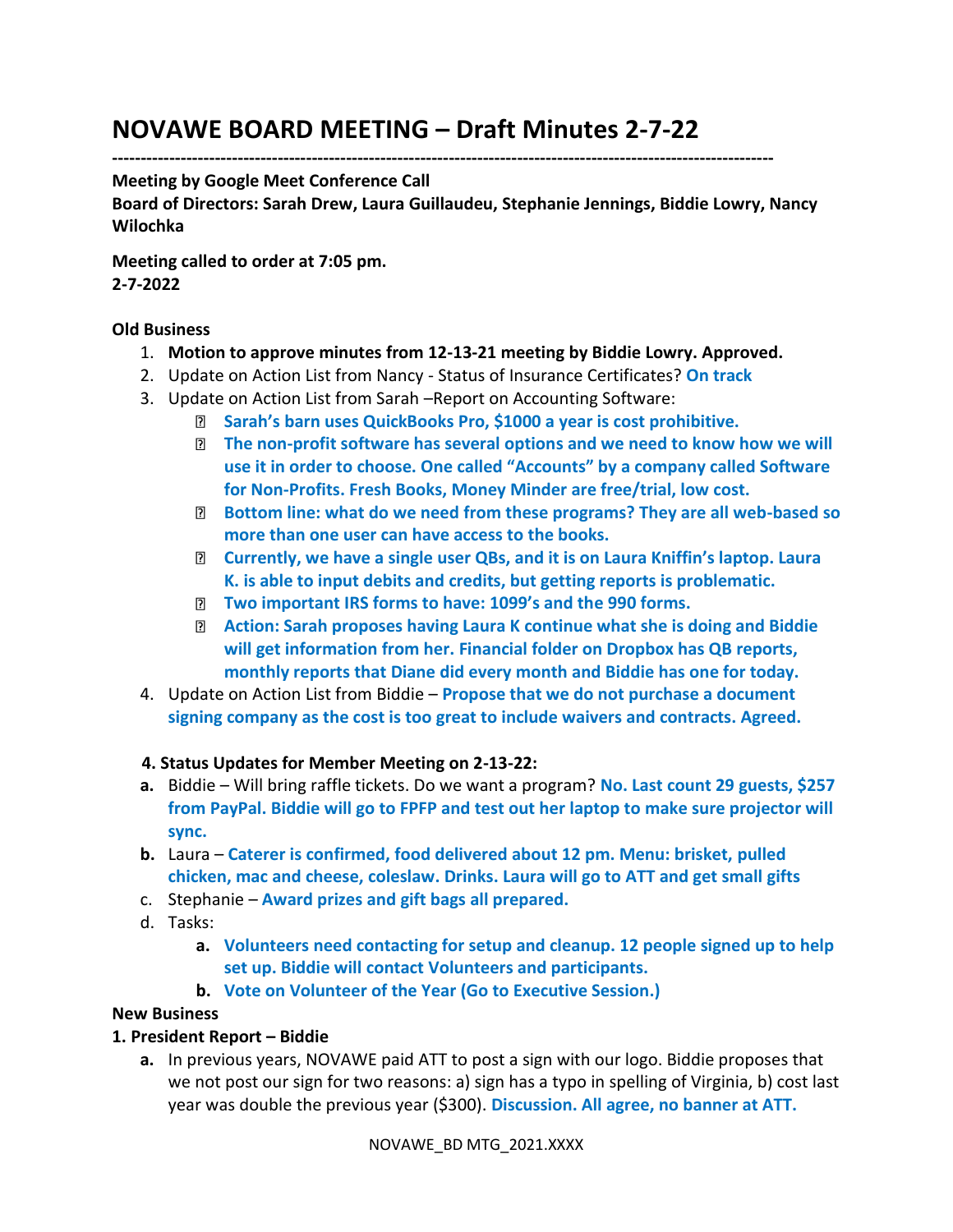- **b.** Propose authorize purchase of schooling show ribbons for 2022- about \$400. Cost could be reduced by not awarding each trial. Discussion. **All are in favor of Biddie ordering ribbons for all of the trials at each show.**
- **c.** Propose authorize purchase of 3 more garrocha poles to use in clinic at cost of: \$2.40/ft. A 9 ft pole x 1.25" would cost 21.60; 3 x 21.60= \$64.80 before taxes. **Motion passes by all.**

### **2. Membership Report -Laura**

a. Current Stats – **we have 74 members now. 9 business members and one pending.**

#### **3. Treasurer Report – Biddie**

- a. Current Stats: **We have a total of \$10,937.98 on hand as of 2/2/22 but have expenses to pay for Member Meeting (about \$626) and have one outstanding check (\$525). Forecasted balance \$10,032.98.**
- b. End of Year Report
	- a. Total 2021 income: \$15.488.35
	- b. Total 2021 expenses: \$13,623.79
	- c. Profit for 2021: \$ 1,864.56
- c. Laura now has the checkbook. Laura and Biddie have check cards. All Board Members have access to the checkbook registry in Dropbox.

#### 4. **Secretary Report – Nancy**

a. COI/Contracts **are in work.** 

# **5. Publicity Report –**

- **a.** Rounding Post needed by March. **Biddie called for ideas so she can make an outline, we all need to contribute.**
- b. Sarah has volunteered to write a Spotlight on Bryan Fleming with Horse Times after he pays for the Business Membership.
- **c.** Need a volunteer to create a flyer that lists all of our Year End Awards to be put on social media and can be included in the next Rounding Post. **Nancy will make a flyer to put on social media.**
- **d.** Do we need flyers created for Doreen and Susan clinics? Or at least something that can be added to the Rounding Post? **We will use sign ups to see if we need to advertise.**

# **6. Events Report – Biddie**

- a. 3-20 clinic is full.
- **b.** Have all venues secured. **Update 2/11/22: Meghan Truppner cannot be the judge for the 10-23-22 show. Biddie will find another person to judge.**
- c. Doreen Clinic will open 2-26-22. If you want to be on the Wait List for a second day with Doreen, let Biddie know.

# **7. Any other business or concerns**